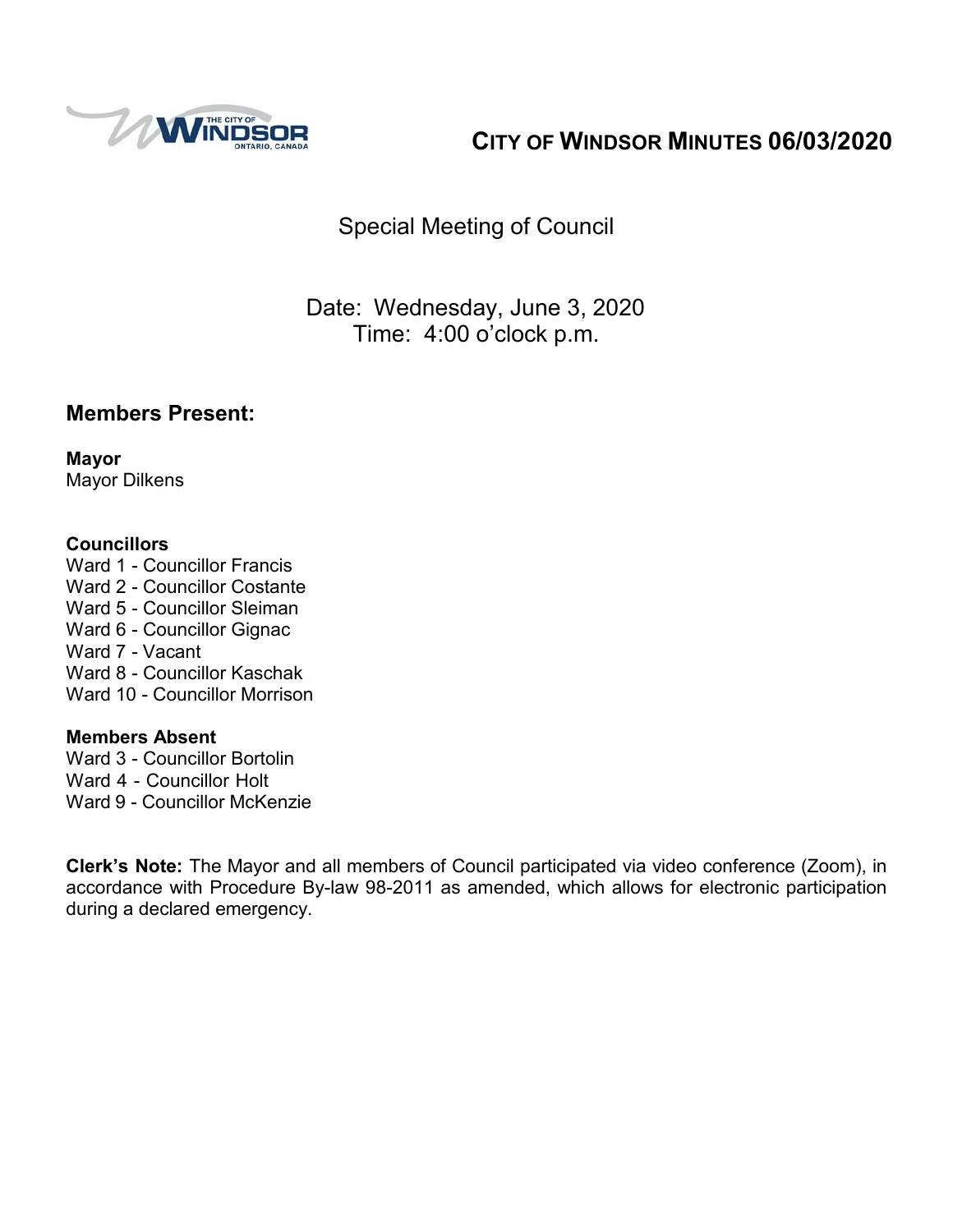# **2. CALL TO ORDER**

The Mayor calls the meeting to order at 4:03 o'clock p.m.

Moved by: Councillor Gignac Seconded by: Councillor Francis

Decision Number: CR296/2020 That Rule 3.3(c) of the Procedure By-law 98-2011 **BE WAIVED**, to allow for the Mayor to call a special meeting without 24 hours notice. Carried.

#### **3. DISCLOSURE OF PECUNIARY INTEREST AND THE GENERAL NATURE THEREOF**

None disclosed.

#### **4. ADOPTION OF THE MINUTES**

None presented.

#### **5. NOTICE OF PROCLAMATIONS**

None presented.

#### **6. COMMITTEE OF THE WHOLE**

Moved by: Councillor Francis Seconded by: Councillor Gignac

That Council do now rise and move into Committee of the Whole with the Mayor presiding for the purpose of dealing with:

- (a) hearing requests for deferrals, referrals and/or withdrawals of any items of business;
- (b) hearing presentations and delegations;
- (c) consideration of business items;
- (d) consideration of by-law 81-2020. Carried.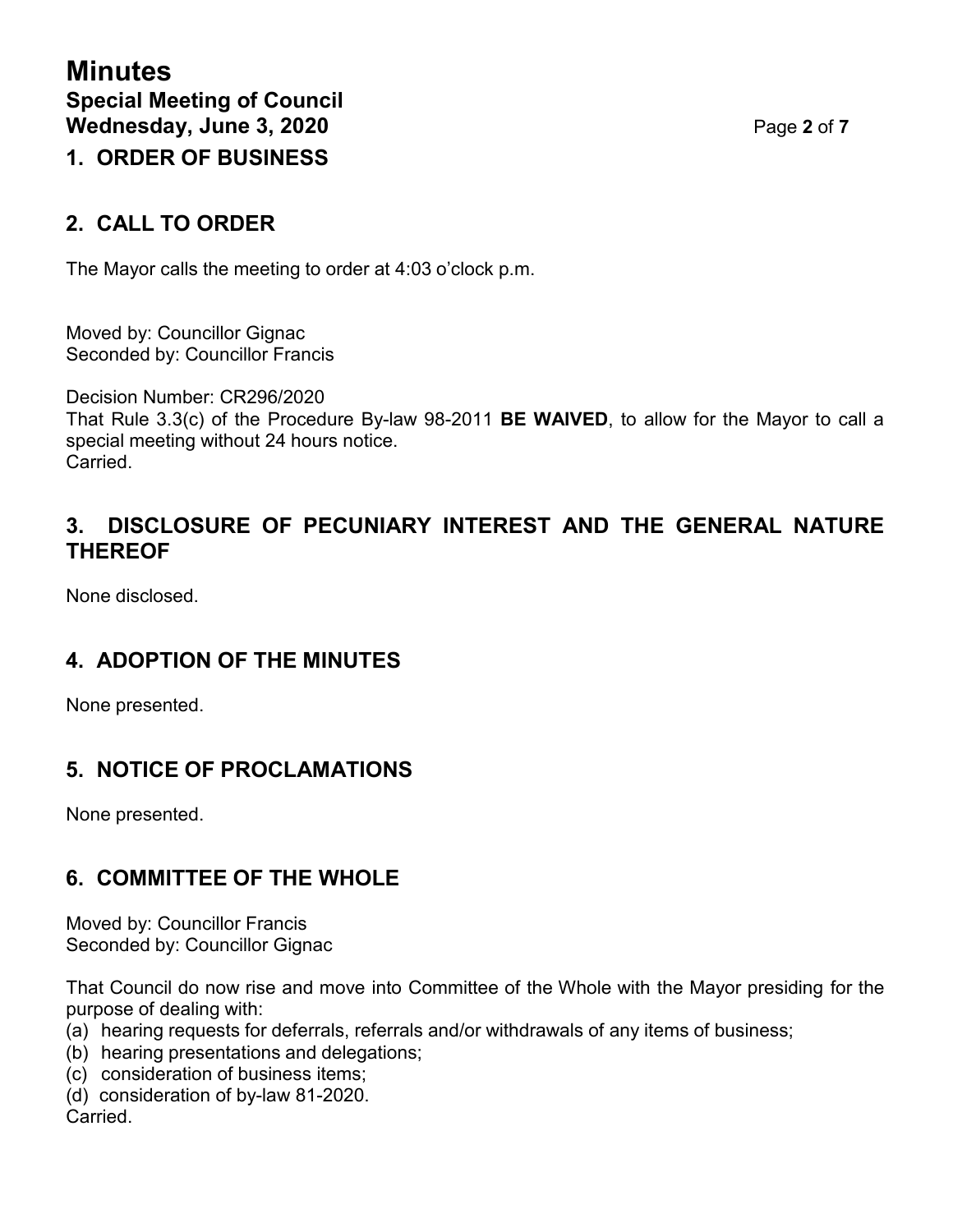# **Minutes Special Meeting of Council Wednesday, June 3, 2020** Page **3** of **7**

#### **9. REQUESTS FOR DEFERRALS, REFERRALS OR WITHDRAWALS**

None requested.

#### **10. PRESENTATIONS AND DELEGATIONS**

None.

### **11. REGULAR BUSINESS ITEMS**

#### **11.1. Rezoning - Borys Sozanski - 1035 California - Z-002/20 ZNG/6044 - Ward 2**

Moved by: Councillor Sleiman Seconded by: Councillor Kaschak

Decision Number: CR297/2020

That Rule 13.9 of the Procedure By-law regarding business not already before Council **BE WAIVED** to permit the introduction of a motion for reconsideration by Council without prior notice regarding "Rezoning – Borys Sozanski – 1035 California – Z-002/20 ZNG/6044". Carried.

Moved by: Councillor Sleiman Seconded by: Councillor Kaschak

Decision Number: CR298/2020

That the following motion adopted by City Council on June 1, 2020 **BE RECONSIDERED**: Decision Number: CR281/2020

That the report of the Development and Heritage Standing Committee of its meeting held May 11, 2020 regarding "Rezoning – Borys Sozanski – 1035 California – Z-002/20 ZNG/6044" BE DEFERRED to allow for administration to prepare a report for Council's consideration regarding impacts and possible options available for controlling the increasing number of multiplex developments in the west-end.

Carried.

Moved by: Councillor Costante Seconded by: Councillor Sleiman

Decision Number: CR299/2020

That Zoning By-law 8600 **BE AMENDED** by changing the zoning of Lots 23 and 24, Block D, Registered Plan 50, (known municipally as 1035 California Avenue; Roll No. 050-370-11600; PIN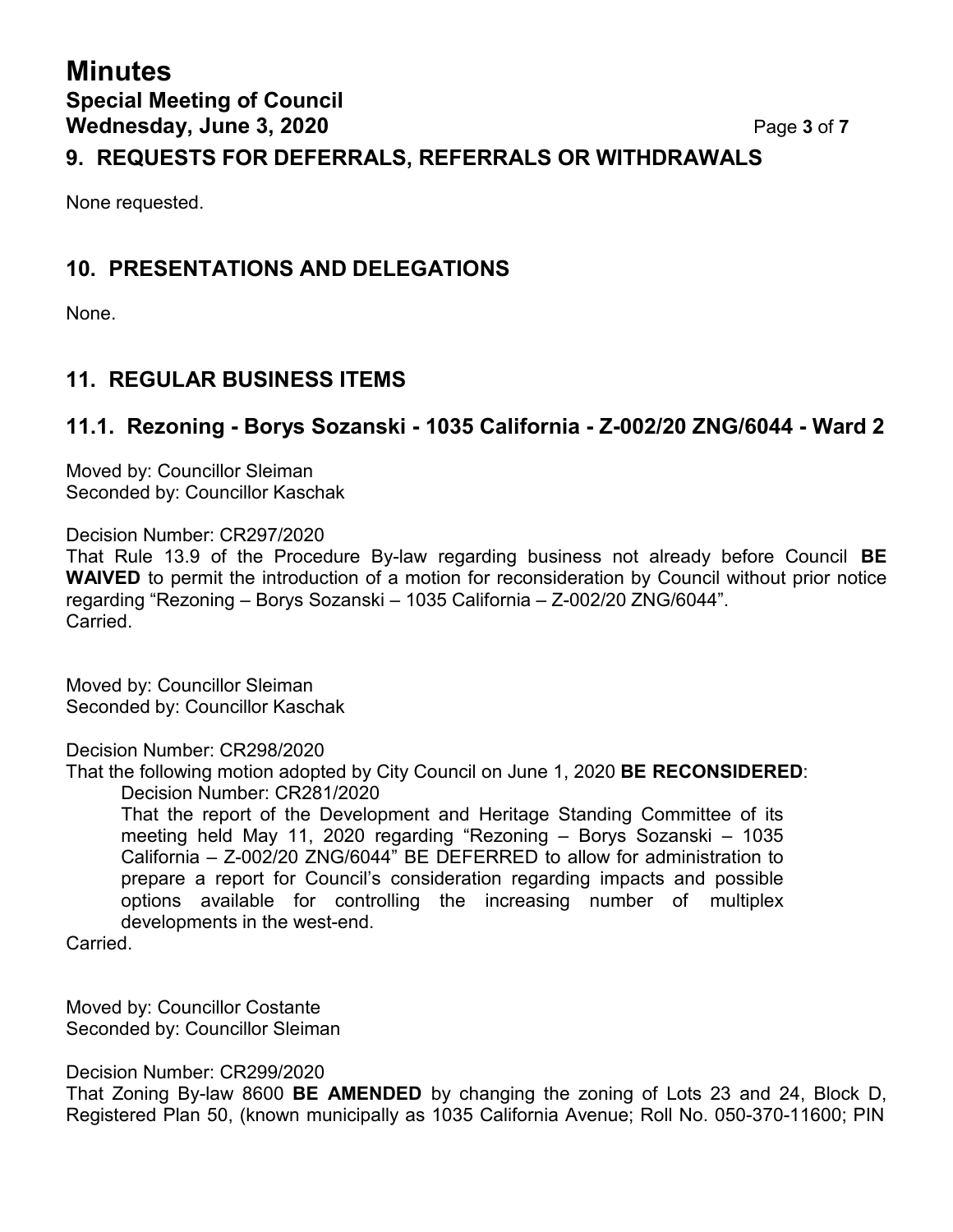# **Minutes Special Meeting of Council Wednesday, June 3, 2020** Page **4** of **7**

01221-0237), situated on the west side of California Avenue between Davis Street and Girardot Street, from Residential District 1.3 (RD1.3) to Residential District 2.2 (RD2.2) and by adding a site specific exception to Section 20(1) as follows:

#### "**387. WEST SIDE OF CALIFORNIA AVENUE BETWEEN DAVIS STREET AND GIRARDOT STREET**

For the lands comprising of Lots 23 and 24, Block D, Registered Plan 50, the following additional provisions shall apply to a *double duplex dwelling* or *multiple dwelling*: a) Lot Width - minimum 17.0 m b) Side Yard Width - minimum 1.20 m [ZDM 4; ZNG/6044]"; and further,

That a Double Duplex Dwelling or Multiple Dwelling **SHALL BE** subject to site plan control; and further,

That the Site Plan Approval Officer **SHALL CONSIDER** the following additional matters:

- 1) Improvements to the adjacent alley;
- 2) Enhancements to reduce the opportunities for crime, including, but not limited to, lighting; and further,

That Council **SHALL BE** the approval authority for any site plan application. **Carried** 

> Report Number: SCM 163/2020 & S 66/2020 Clerk's File: ZB/13760

#### **11.2. Rezoning - Al Shipley - 955 California - Z-003/20 ZNG/6045 - Ward 2**

Moved by: Councillor Sleiman Seconded by: Councillor Kaschak

Decision Number: CR300/2020

That Rule 13.9 of the Procedure By-law regarding business not already before Council **BE WAIVED** to permit the introduction of a motion for reconsideration by Council without prior notice regarding "Rezoning – Al Shipley – 955 California – Z-003/20 ZNG/6045". Carried.

Moved by: Councillor Sleiman Seconded by: Councillor Kaschak

Decision Number: CR301/2020 That the following motion adopted by City Council on June 1, 2020 **BE RECONSIDERED**: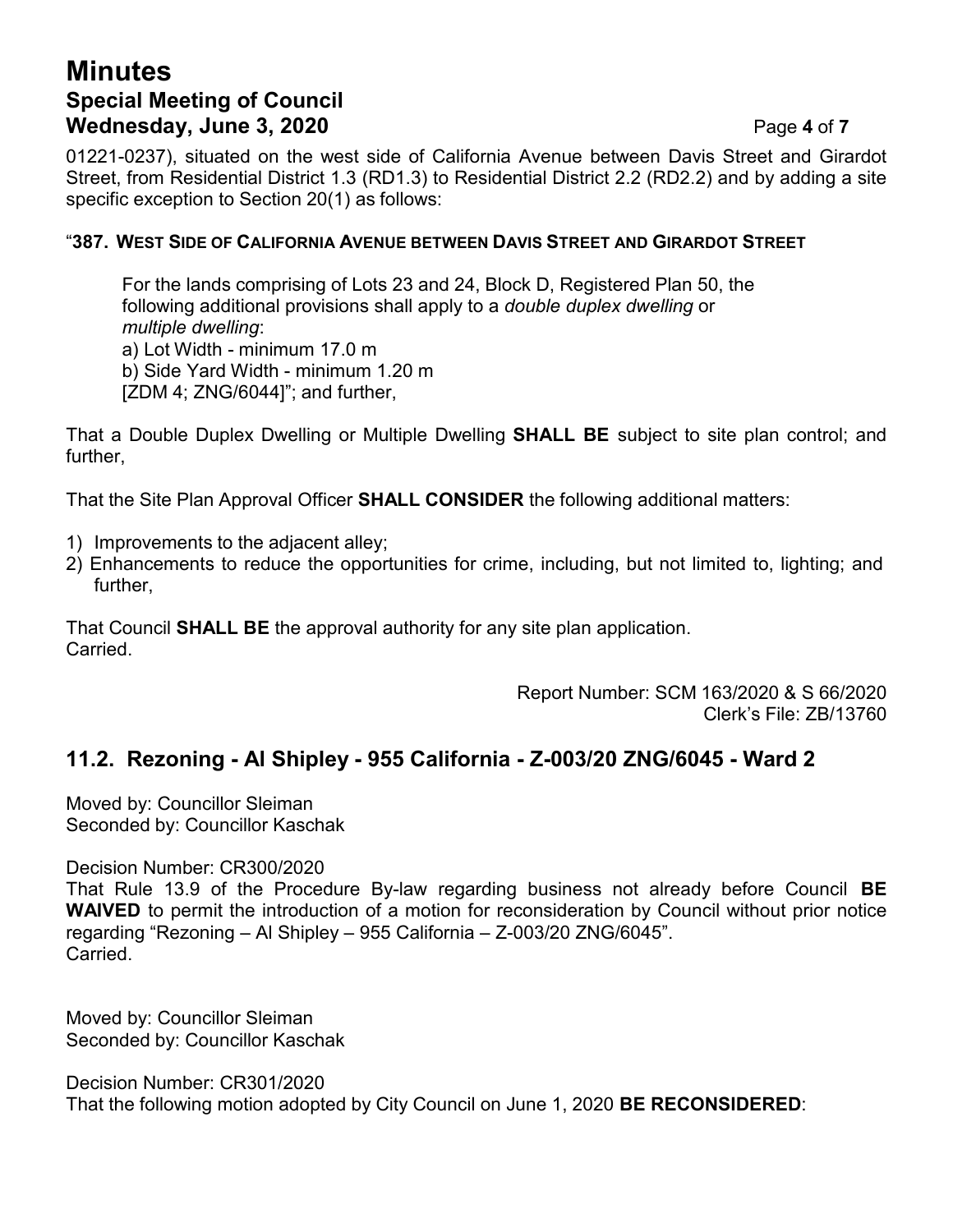### **Minutes Special Meeting of Council Wednesday, June 3, 2020** Page **5** of **7**

Decision Number: CR282/2020

That the report of the Development and Heritage Standing Committee of its meeting held May 11, 2020 regarding "Rezoning – Al Shipley – 955 California – Z-003/20 ZNG/6045" BE DEFERRED to allow for administration to prepare a report for Council's consideration regarding impacts and possible options available for controlling the increasing number of multiplex developments in the west-end.

Carried.

Moved by: Councillor Costante Seconded by: Councillor Gignac

Decision Number: CR302/2020

That Zoning By-law 8600 **BE AMENDED** by changing the zoning of Lot 50, Block C, Registered Plan 50 and Parts 1 and 2, Plan 12R-21775 (known municipally as 955 California Avenue; Roll No. 050-370-13200; PIN 01221-0254 & 01221-0316), situated on the west side of California Avenue at Davis Street, from Residential District 1.3 (RD1.3) to Residential District 2.2 (RD2.2) and by adding a site specific exception to Section 20(1) as follows:

#### "**389. WEST SIDE OF CALIFORNIA AVENUE AT DAVIS STREET**

For the lands comprising of Lot 50, Block C, Registered Plan 50 and Parts 1 and 2, Plan 12R-21775, the following additional provisions shall apply to a *multiple dwelling*:

- a) Lot Coverage maximum 50%
- b) Side Yard Width minimum 1.20 m
- c) Dwelling Units maximum 6
- d) Notwithstanding Section 24.26.5, a maximum of two *parking spaces* are permitted in the *required front yard* and Section 24.28 shall be modified to include a *multiple dwelling*.
- e) Section 25 shall not apply to any *parking spaces* in the *required front yard*, save and except that the *parking spaces* shall be paved with a hard surface consisting of paving brick or block, asphalt, concrete or any combination thereof, and shall be maintained in good condition.
- f) For any *parking area* in the *rear yard*, the minimum separation from a building wall containing a habitable room window shall be 2.0 m. [ZDM 4; ZNG/6045]"; and,

That the Site Plan Approval Officer **SHALL CONSIDER** the following additional matters:

- 1) Implementation of low impact development practices to manage stormwater runoff and drainage, where possible;
- 2) Improvements to the adjacent alley; and
- 3) Enhancements to reduce the opportunities for crime, including, but not limited to, lighting; and further,
- 
- 
- 
- 
-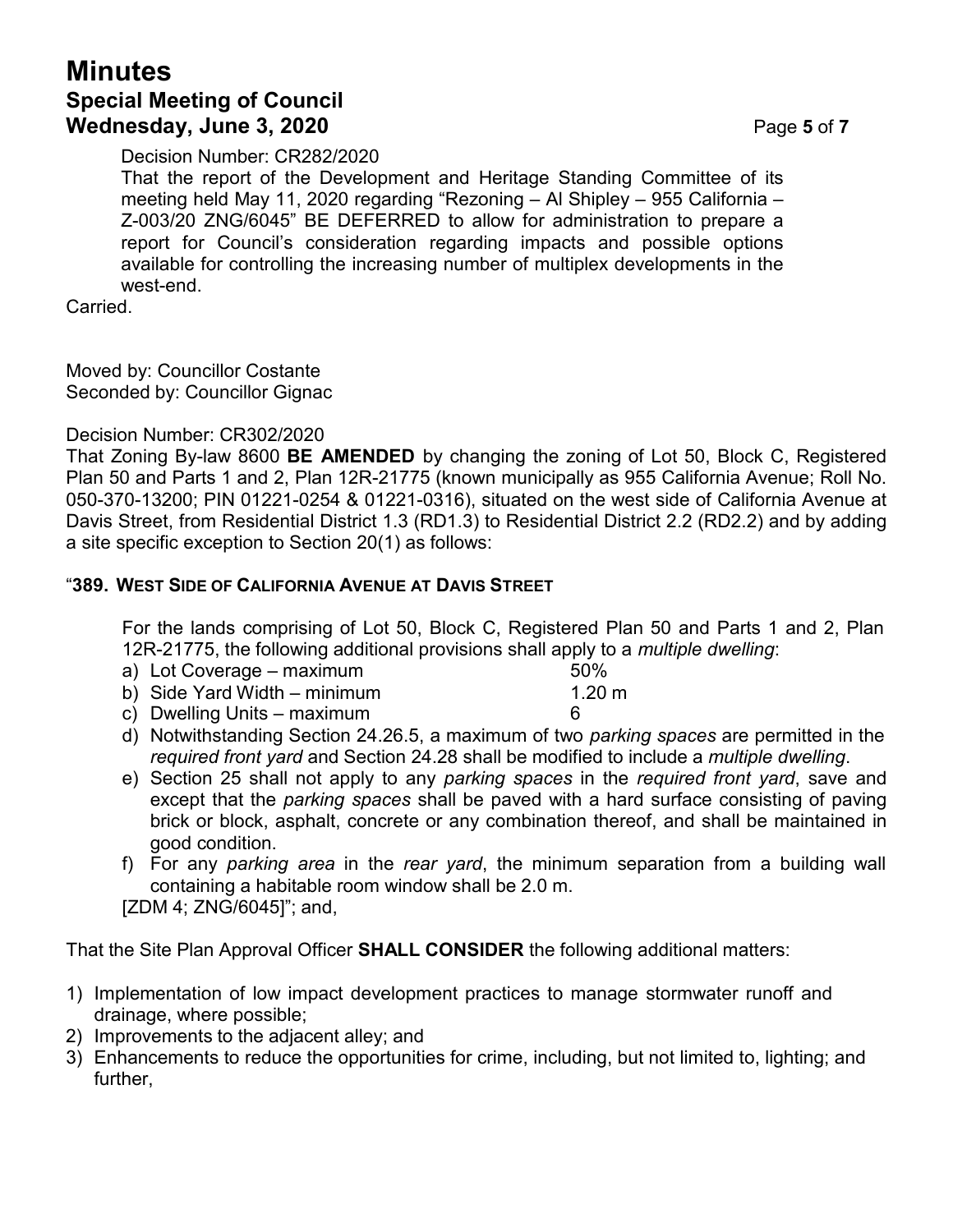# **Minutes Special Meeting of Council Wednesday, June 3, 2020** Page **6** of **7**

That Council **SHALL BE** the approval authority for any site plan application. Carried.

> Report Number: SCM 164/2020 & S 67/2020 Clerk's File: ZB/13759

#### **13. BY-LAWS (First and Second Readings)**

Moved by: Councillor Gignac Seconded by: Councillor Sleiman

That the following By-law No. 81-2020 be introduced and read a first and second time:

**81-2020** A BY-LAW TO CONFIRM PROCEEDINGS OF THE COUNCIL OF THE CORPORATION OF THE CITY OF WINDSOR AT ITS SPECIAL MEETING HELD ON THE 3RD DAY OF JUNE. 2020.

Carried.

#### **14. MOVE BACK INTO FORMAL SESSION**

Moved by: Councillor Kaschak Seconded by: Councillor Costante

That the Committee of the Whole does now rise and report to Council respecting the business items considered by the Committee:

- 1) Items Deferred Items Referred
- 2) Consideration of the Balance of Business Items (as amended)
- 3) By-law given first and second readings (as presented).

Carried.

#### **16. THIRD AND FINAL READING OF THE BY-LAWS**

Moved by: Councillor Morrison Seconded by: Councillor Sleiman

That the By-law No. 81-2020 having been read a first and second time be now read a third time and finally passed and that the Mayor and Clerk **BE AUTHORIZED** to sign and seal the same notwithstanding any contrary provision of the Council. Carried.